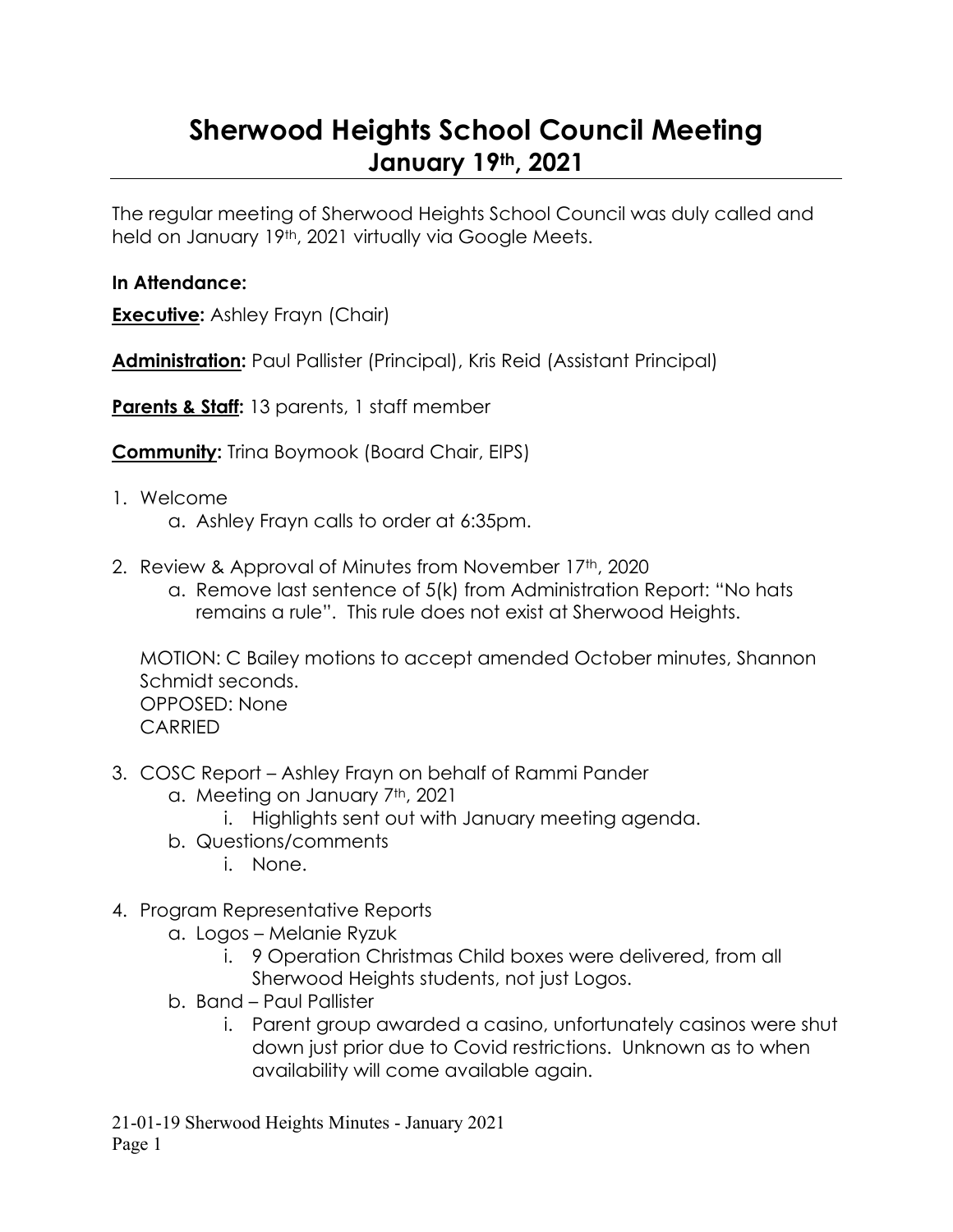- ii. Instrument of choice during Covid: percussion. Now moving forward with wind instruments, with "socks" over the end of the instruments.
- c. French Immersion Katharina Staub
	- i. Ardrossan will be having an open house as they host the French Immersion program, Grade 9 students are encouraged to attend.
	- ii. Ecole Campbelltown students will be invited to Sherwood Heights open house the first week of February.
	- iii. Still looking for French Immersion Educational Assistant, very difficult to find right now.
- d. IMPACT Jackie Caldwell
	- i. Email sent to IMPACT teachers and to Mme. Harry.
	- ii. Scholastic Book Fair ran by IMPACT students in the past years. Book Fair had to be online this year.
- e. Fundraising Tasha Baker, Jackie Caldwell, Charly Bennet, Tara Lamabe
	- i. Hot Lunches
		- 1. Currently managing pizza hot lunch
		- 2. Healthy Hunger is up and running, could possibly run a lunch every week, following very specific protocols. Jackie to discuss with Kris and Elaine (Business Manager).
	- ii. Save On Foods (Wye Road) receipt fundraiser just received cheque for \$400
	- iii. Vending machines
	- iv. What do we want to do with the funds? Last year, funds were allocated towards increasing supplies for Activity Plus program.
		- 1. Covid relief: funding already received at the beginning of the year from government.
		- 2. Cougar Run
		- 3. New school mascot
			- a. Company in Edmonton makes quality mascot. Could be used at sporting events, band concerts, track & field meet, etc. Typical price (like at Bev Facey, Lakeland): \$5800-\$6500. Would include fan in head to keep wearer comfortable.
		- 4. Library
			- a. Each year in school budget, funds are allocated to library to add volumes. Staff are polled (typically language arts) on what resources they would like.
		- 5. Chromebooks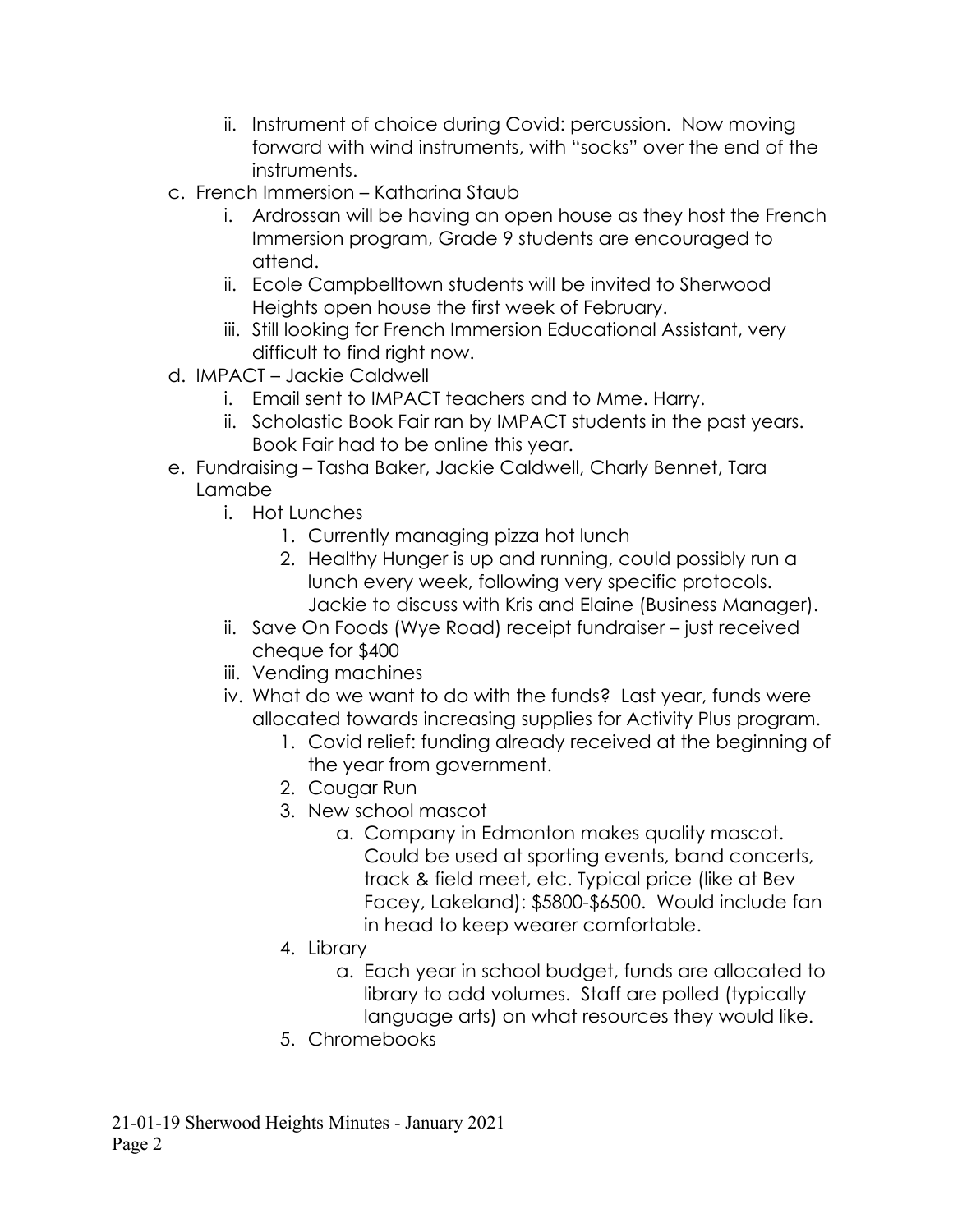- a. As part of federal funds received at the beginning of the year, we added 156 new Chromebooks to the school.
- 6. Teachers' Wish List
	- a. The majority of items are covered by the school.
- 5. Administration Report Paul Pallister
	- a. Update
		- i. Media attention for [Sofia Rathjen;](https://www.eips.ca/about-us/whats-new/post/sherwood-heights-junior-high-student-awarded-grant-to-diversify-school-s-library) have received a number of requests for support from community. Bookshelf for books by authors who identify as Black, Indigenous or Persons of Colour was donated by Edmonton group.
		- ii. Staff
			- 1. New registrar in place.
			- 2. Still looking for lunchtime supervisors, Ashley will post on Facebook page.
		- iii. Facebook post in community regarding activities at Sherwood **Heights** 
			- 1. Was not accurate.
			- 2. Student breaches of behavioral expectation are not publicized. Administrative actions on breaches are never shared.
	- b. Fees for 2021/22
		- i. Current fee schedule found [here.](https://www.sherwoodheights.org/download/262670)
		- ii. Paul presented on establishing 2021/22 School Fees
			- 1. Discussion on how fees are determined.
			- 2. Do parents need more or less information on how fees are determined?
			- 3. Fee survey will be sent out, looking for parent feedback:
				- a. Optional course fees
				- b. Noon hour supervision
				- c. Field trips
				- d. Extracurricular activities
				- e. Goods and services (yearbook, student council, etc)
				- f. Could be useful to have place for open-ended comments.
			- 4. Quarter Two fees will be reduced (except Construction and Student Council) as students were not in school.
			- 5. Chromebook deposit refunds have been processed and applied to student accounts.
			- 6. Students who placed an order for the cancelled hot lunch in December have received an account credit.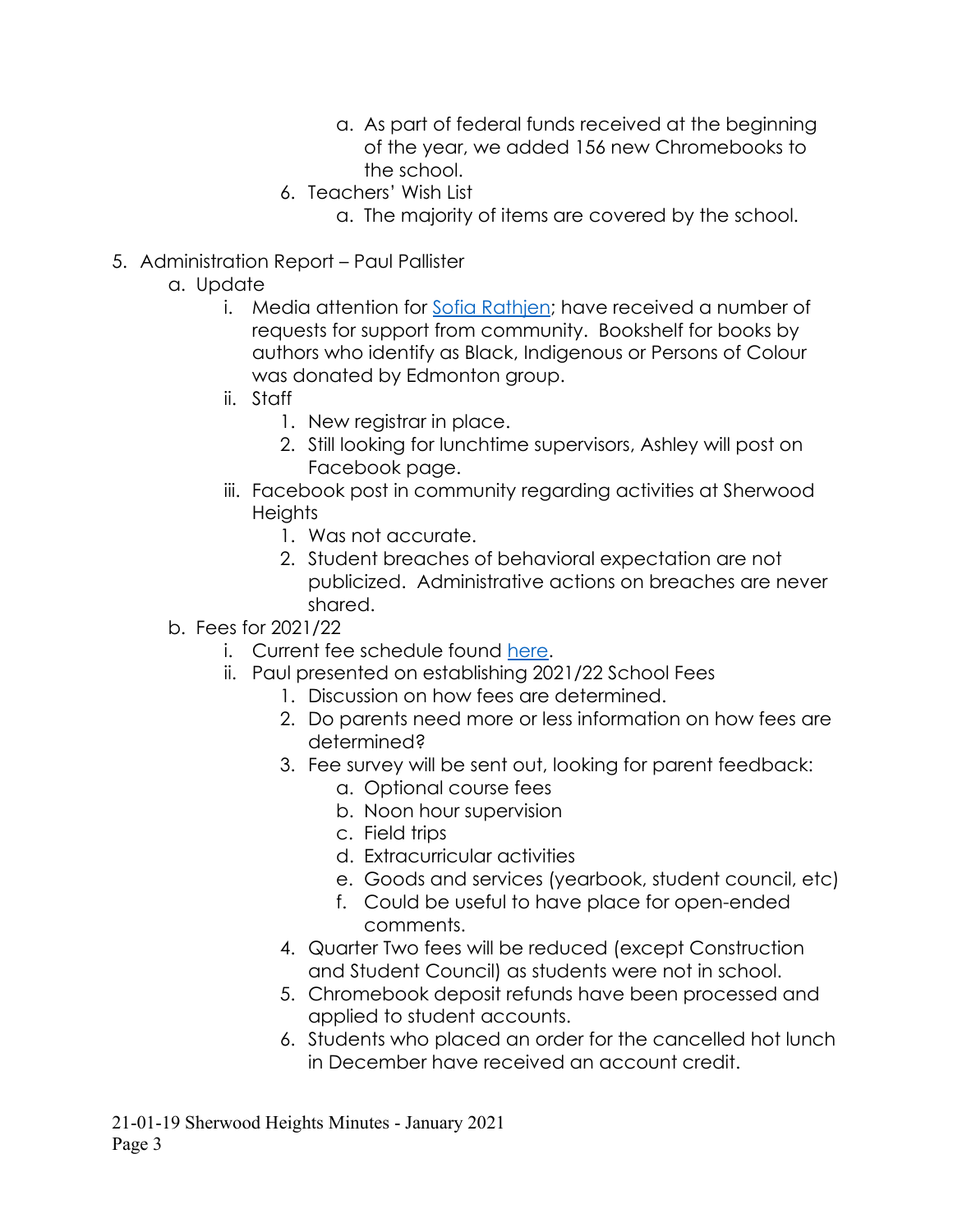- 7. Donation option has been added to hot lunch, 60 lunches were donated in January.
- 8. Fee Waiver Applications: deadline extended to February 15.
- c. Online / in-school learning updates
	- i. School assignments missing in December. These assignments will be exempt from assessment.
	- ii. Brightspace continues to be a good support for short-term absences.
- d. COVID update
	- i. Daily screening is still required for all students.
- e. School planning discussion for 2021/22
	- i. Sherwood Heights population continues to grow, closed boundaries for school next year.
		- 1. French Immersion, Logos and IMPACT programs are available to out of bounds students.
	- ii. Returning registration begins February 1, all students are required to complete re-registration.
	- iii. Honors Program will be available for students at F.R. Haythorne, Ardrossan and Sherwood Heights.
- f. Paul is retiring from Sherwood Heights; he is moving to Kuwait to be principal at the American International school.
- g. Questions/comments
	- i. How much the laptop rental charges were and how it would show up on Powerschool? \$50 was required, will show as a refund to be applied to fees, unless parents specifically request an actual refund.
		- 1. Damage deposits were required for December loans as machines returned in the spring had minor damage and the school had to absorb those repair costs.
	- ii. Is online learning offering a French program? Only in elementary schools, not yet in place for Junior High. Timeline for Junior High program is unknown.
	- iii. Will there be an open house for new students? Pending Covid protocols, will be after Spring Break.
	- iv. Are there plans for a Grade 9 farewell? Discussions yet to take place, pending Covid protocols.
- 6. Trustee Report Trina Boymook
	- a. Welcome back and Happy New Year. We have just experienced our first transition between scenarios on November 30 for our Grade 7-12 students while our elementary students shifted to virtual learning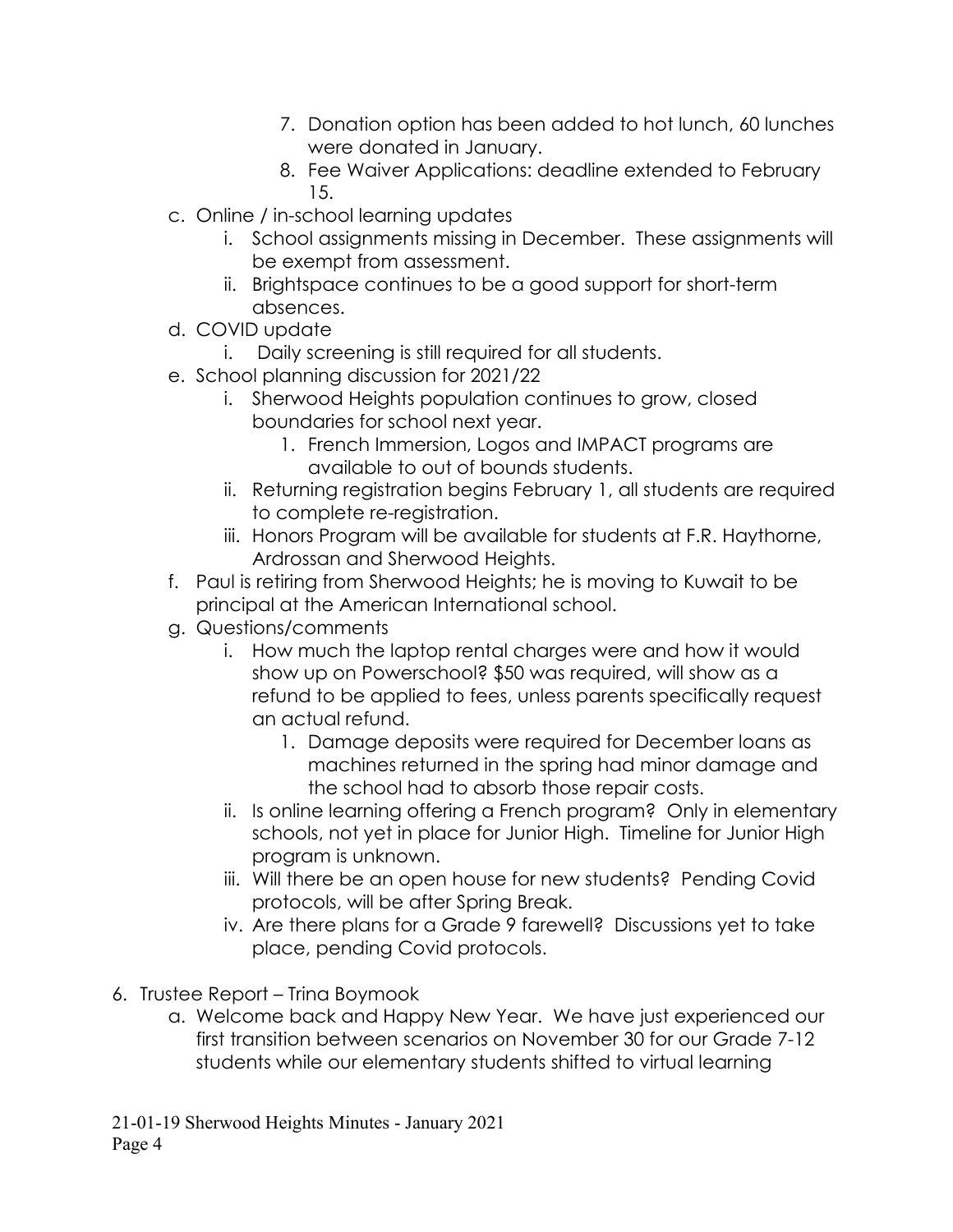January 6 for three days. We are excited to be able to welcome our in-school learners back to the classroom on January 11.

- b. At the November 26 Board meeting, the Board adopted the final report and recommendation coming from the Value Scope Session. The Board has approved the recommendation that would request the construction of a K-9 school on Sherwood Heights site. This would combine Sherwood Heights and ecole Campbelltown into a K-9 school where the elementary component would be a single-track French Immersion while the junior high will remain dual track. Minor modernization of Pine Street while reducing the capacity of Salisbury through relocation of programs and the leasing of space, as well as a minor modernization. The plan will also include relocating surplus modulars out of Sherwood Park.
- c. The Board amended the 2021-22 calendar to move the October 8 professional learning day to October 18. The municipality election will be held on October 18. We don't know where we will be with COVID at that point and this amendment reduces exposure to both students and public.
- d. Board has made a number of amendments to bylaws in preparation for the upcoming Trustee election, as well as appointed the returning officer. With changes to in the Local Authority Act nominations opened from January 4, 2021 and will remain open until noon September 20, 2021. Please refer to Trustee tab on the website to access information for those considering putting their name forward.
- e. At the Board's December meeting the Board has approved a Junior High Honours System Program which will be offered at Ardrossan Jr/Sr, FR Haythorne and Sherwood Heights for the 2021-22 school year. The program will be offered to Grade 8 and 9 students. Thank you to 1400 parents who completed the survey that informed senior administration recommendation and the Board's decision.
- f. The Board also accepted the Superintendent's recommendation that EIPS will not participate in the 2021 Grade 6 and 9 PATs.
- g. Returning Student Registration will open up on Feb 1 and will go until the end of Feb 28. Those that are planning on attending a school or program of choice please ensure that you declare that during the month of February to avoid disappointment. The following schools have closed boundaries for the 2021-22 school year.
	- i. Ardrossan Junior Senior High
	- ii. Davidson Creek Elementary
	- iii. Lakeland Ridge School
	- iv. Sherwood Heights Junior High
	- v. James Mowat Elementary